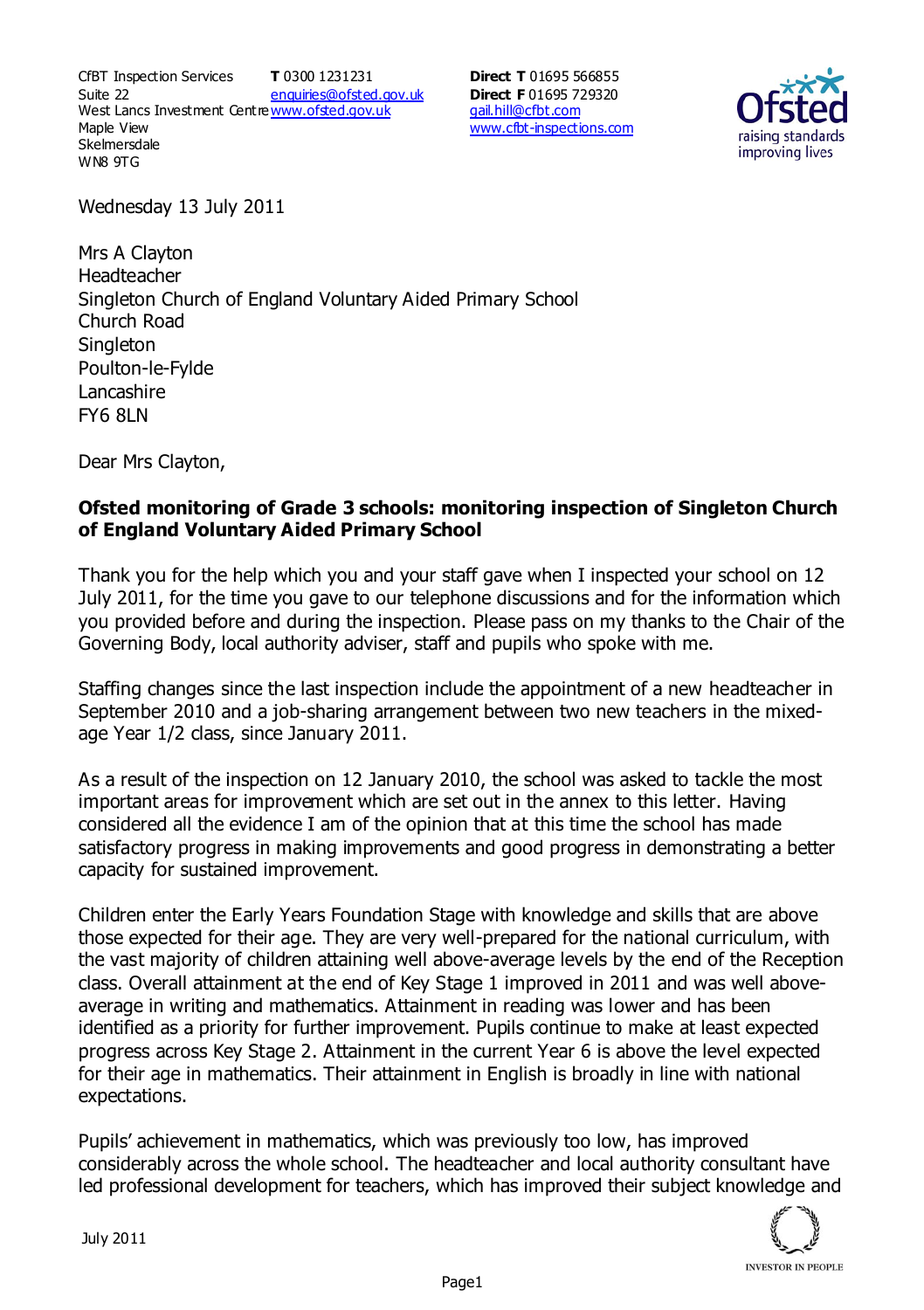

approach to teaching. Pupils of higher ability are provided with additional challenges through various interventions and well-planned activities in some classes. However, practice varies in other classes and pupils of different abilities are sometimes given the same tasks. Consequently, activities are not as well-matched to pupils' learning needs as they could be in those classes. All pupils do, however, have more plentiful opportunities to carry out investigations and apply their number skills. They thoroughly enjoy these and approach their work with enthusiasm.

Staff have shown drive and commitment to improve teaching generally, and quicken the pace of pupils' learning. Several new schemes, intervention programmes and approaches to teaching and assessment have been introduced during this year. The school is now in a position to evaluate the impact these are having and embed the most effective practice. Different approaches to marking, target-setting and feedback have been trialled across the school. Marking is more frequent and informative but varies in effectiveness. Advice is not always sufficiently followed through to subsequent pieces of work to tackle errors. Consequently, pupils' presentation of their work is inconsistent and not always commensurate with their ability. Pupils' attitudes to learning are nevertheless very positive. They are highly-motivated, co-operative and eager to learn. They particularly enjoy the increased opportunities for practical learning, debate and investigation. They feel extremely safe because staff are caring and supportive and children show consideration for each other.

Developments to improve transition between the Early Years Foundation Stage and Key Stage 1 are at early stages but already having a positive impact. The Early Years Foundation Stage leader has been given more scope to share effective practice and develop provision across Key Stage 1. Practical activities to enable pupils to explore, investigate and develop their skills independently have been introduced into the Year 1/2 classroom. Meetings are taking place with parents to help them prepare for transition this year. There are also planned meetings between the Reception and Year 1/2 class teacher to discuss each child's learning profile and needs in order to plan for progression.

School leaders are driving improvements with energy and enthusiasm. Staff have worked hard over the last year to implement a number of new initiatives brought to the school by the headteacher. They share the vision and are fully-committed to improving provision and raising achievement. Effective systems have been introduced to monitor provision and track pupils' progress. These are at early stages of implementation and leaders have rightly reduced the number of planned activities in order to focus on the most important aspects. Subject co-ordinator roles have been underdeveloped in the past and staff have welcomed opportunities to take on further responsibilities over the last year. They are developing their skills in monitoring and action planning with support. The co-ordinators' files provide a good basis for further development. Members of the governing body have developed their role considerably since the previous inspection. They have a more active role in monitoring and a clear understanding of the school's strengths and areas for development. The recent improvements in leadership and teaching together with processes and systems that have been put in place provide a good foundation for further improvements.

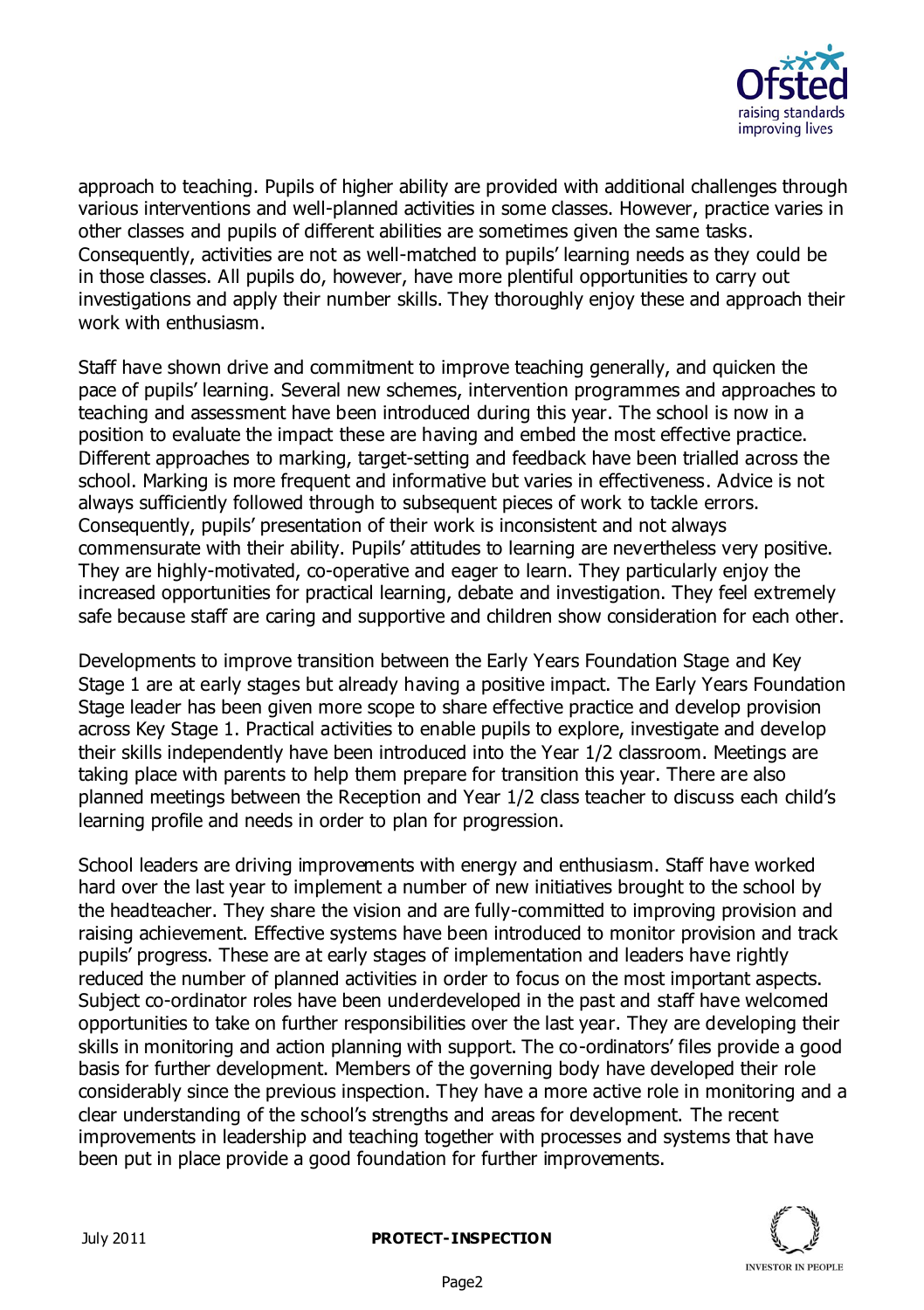

Local authority support has been appropriate since the last inspection and responsive to the school's requests.

I hope that you have found the inspection helpful in promoting improvement in your school. This letter will be posted on the Ofsted website.

Yours sincerely

Jean Kendall **Her Majesty's Inspector**